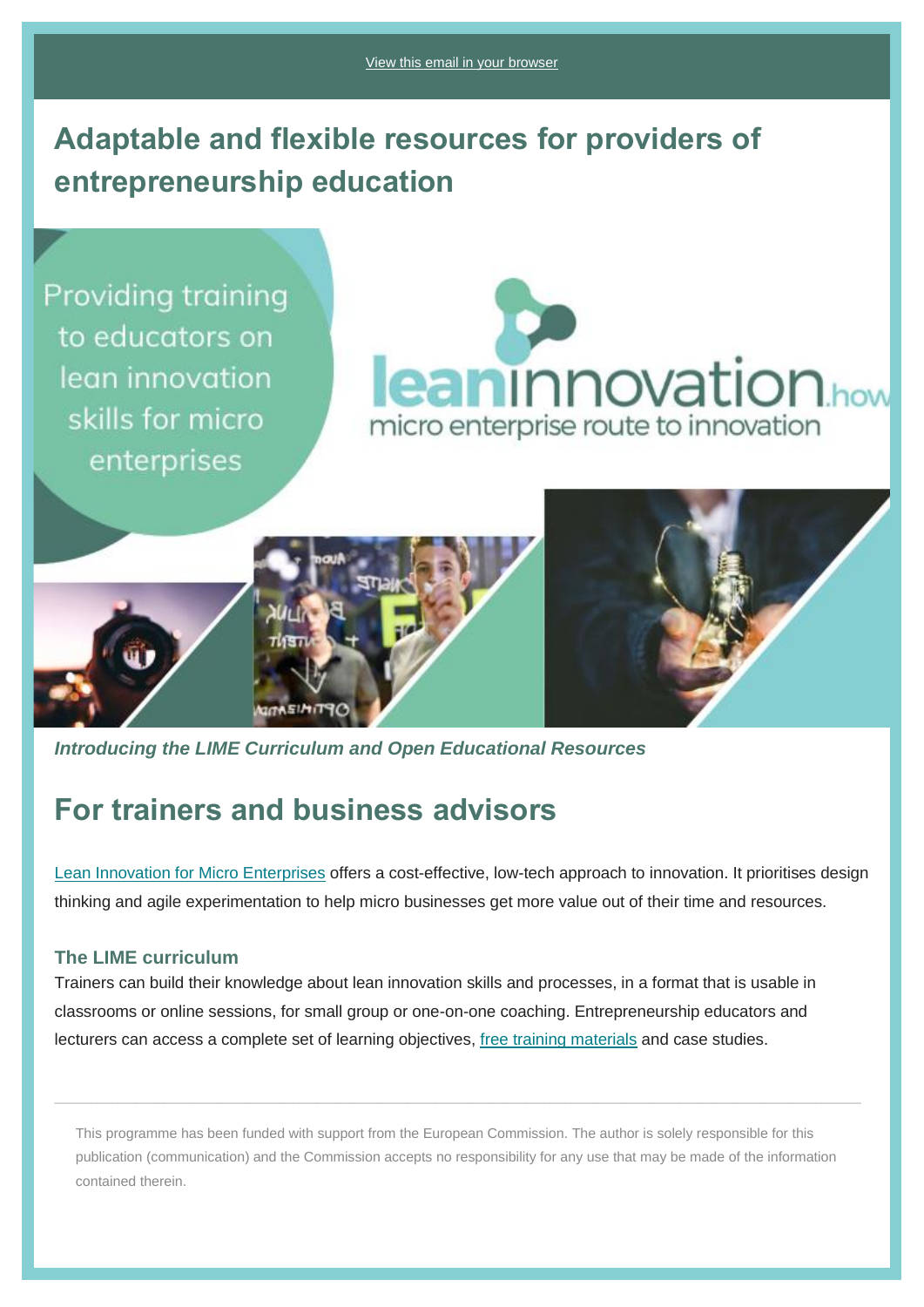# **Where will you start your Lean journey?**

| <b>Module 1</b><br>Why does Lean<br>Innovation<br>Matter?          | Module 2<br>The Lean<br><b>Innovation Model</b><br><b>Canvas</b>       | Module 3<br>Concept<br><b>Development</b>                           |
|--------------------------------------------------------------------|------------------------------------------------------------------------|---------------------------------------------------------------------|
| Module 4<br><b>Design Thinking</b>                                 | Module 5<br>Minimum Viable<br><b>Product and</b><br>testing techniques | Module 6<br><b>Lean Marketing</b><br>for Lean<br><b>Innovations</b> |
| Module 7<br>Module 7<br><b>Lean Innovation</b><br><b>Processes</b> | Module 8<br><b>How to Foster</b><br>Creativity                         | Module 9<br><b>Lean Evaluation</b>                                  |

#### **Mix and match modules**

There are 9 stand-alone modules to take you through the key competencies for lean innovation. The resources are completely adaptable to different levels and types of learner. [Download and integrate the resources](https://nationalenterprisenetwork.us19.list-manage.com/track/click?u=f1b152efca9acae67ef81298a&id=968e8d0bd5&e=2aa58caa78) into your existing training, or use elements of them as the basis for new courses.